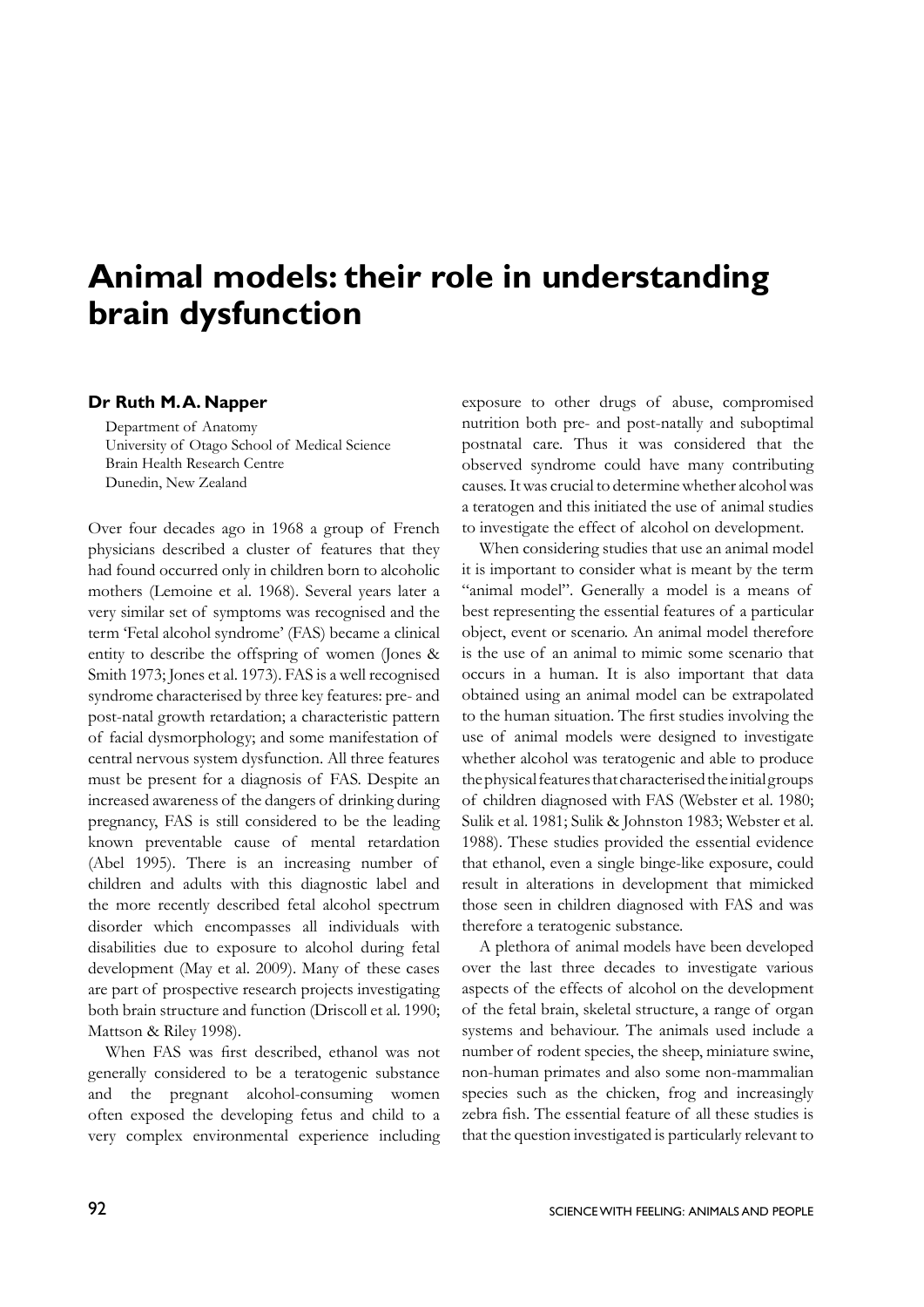study in the specific species used as the animal model and is a question that cannot be answered in human studies. The laboratory rat is commonly used as the animal of choice in many studies of FAS disorder (West 1986; Goodlett et al. 1991; Kelly et al. 2009). Reasons for this are that there is a large amount of data available on the basic anatomy, physiology and pharmacology of the rat brain. This combined with its short gestation and extreme intelligence make the rat particularly useful in studies where the aim is to correlate changes in brain structure with function. There are also a large number of different rat strains available for use in investigating the relationship between genotype and ethanol fetal sensitivity (see Cudd (2008) for a recent review of animal models use for studying fetal alcohol exposure). The findings in animal model studies correspond well to findings in human studies thus validating the use of rats in FAS disorder research (Driscoll et al. 1990).

One of the key features to be determined in this work has been the sensitivity of the developing nervous system to alcohol. There are now many clinically based studies that have investigated brain structure, using real time in vivo imaging methods such as magnetic resonance imaging and brain function via performance on behavioural tasks (Mattson et al. 1998; Roebuck et al. 1998; Mattson et al. 2001). Despite this, our knowledge of both the amount of alcohol and the frequency and timing of alcohol exposure required to induce damage in the developing brain is rudimentary. It is very difficult to obtain reliable data about the amount of and timing of alcohol exposure from the birth mother of a child diagnosed as alcohol-affected, because exposure likely occurred a year or more before the realisation that the child has been affected by alcohol. Thus the use of animal models is crucial if we are to understand the risk factors involved in alcohol-induced damage and the long-term outcomes. This is particularly important when considering the deleterious effects of exposure to alcohol later in fetal development as the important indicator, the characteristic pattern of dysmorphology seen in the face, is absent (Wattendorf & Muenke 2005) .

Although the majority of women abstain from alcohol consumption during pregnancy there are a number of women who continue to drink and many of this group consume alcohol irregularly but in a binge-like manner (Watson & McDonald 1999). This binge-like consumption pattern, a large number of standard drinks over a short time interval, is of extreme importance as it results in a high blood ethanol concentration. Acute and long-term neuronal deficits in a number of brain regions increase as the peak blood ethanol concentration increases (Bonthius & West 1990; Thomas et al. 1996).

Dietary monitoring in a cohort of New Zealand women during the second trimester of pregnancy found that binge drinking episodes occurred in a range from infrequently, once per month, to up to four times per week (Watson & McDonald 1999). The very first studies using animal models showed conclusively that a single binge exposure to alcohol could alter development and offspring showed a reduced forehead width suggestive of reduced brain damage (Sulik et al. 1981). Few studies have investigated the consequences of a single binge ethanol exposure on fetal outcome later in development. Those studies that have, have used very high alcohol doses within a binge delivery paradigm which has resulted in very high peak blood alcohol concentrations (BACs) which would mimic severe human binge drinking rather that a more social drinking paradigm as used in the present study (Thomas et al. 2001; Thomas et al. 2004). It is not known whether a single binge consumption of alcohol at more moderate doses, with more moderate peak BACs, as would be seen in regular social drinking women, is deleterious to brain development resulting in structural brain changes and subsequent functional deficits in the offspring.

I will use one example from studies carried out in our laboratory to illustrate how using a rat model can inform us on the potential risks of exposing the fetal brain to a single binge exposure to alcohol later in development. This study investigated the dose response effect of a single alcohol binge on the structure and function of the hippocampus, a brain region critically involved in learning and memory. The developing rat brain was exposed to alcohol on a single day, postnatal day 6, during early neonatal life, which is equivalent to exposing the fetal human brain to a single binge exposure during the middle of the third trimester of pregnancy. Postnatal day 6 was selected as the developing hippocampus is particularly vulnerable to the toxic effects of ethanol at this stage of development (Thomas et al. 2001).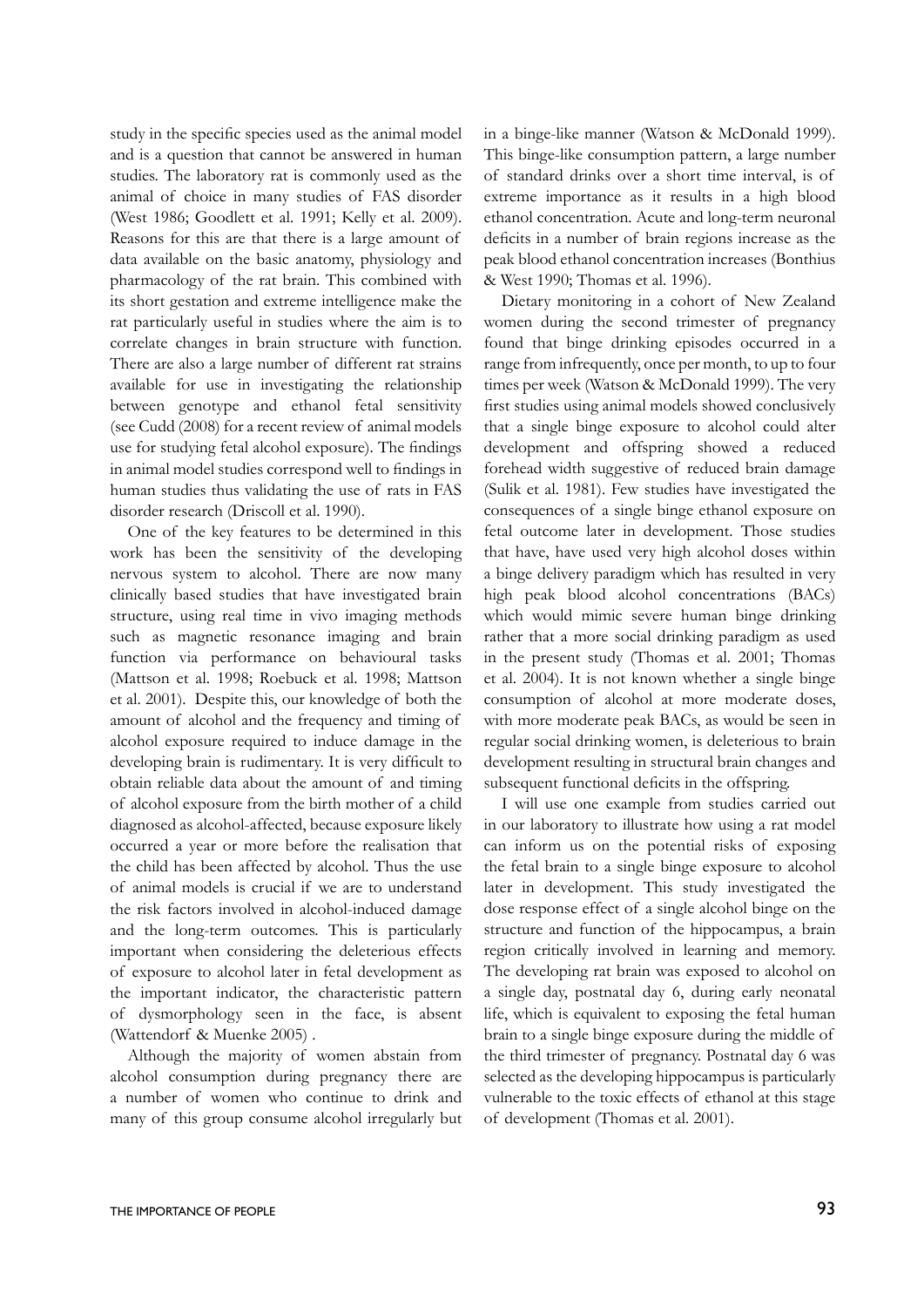# **Methods**

#### **Subjects**

Long Evans rats obtained from the University of Otago Breeding Unit (Otago, New Zealand) were maintained under standard housing conditions with a 12-hour light/dark schedule. All manipulations were approved by the University of Otago Animal Ethics Committee. Pups were obtained from timed pregnant dams to ensure age of animal used was equivalent in all groups.

On postnatal day 6 (PD 6), pups within each litter were assigned to one of 5 treatment groups; ethanol intubation at 4.5 g/kg ethanol/day (E4),  $5.25 \text{ g/kg}$  ethanol/day (E5), or  $6.0 \text{ g/kg}$  ethanol/day (E6); sham intubation (IC), or unintubated control (UC). The alcohol dose was delivered in an artificial milk solution (Intralipid, intravenous infusion, Baxter Healthcare Pty Ltd. Fresenius Kabi AB) via intragastric intubation with IC animals received a sham intubation, only and UC animals were suckle fed by the dam (Goodlett et al. 1998). A 20 µl blood sample was taken from all E and IC animals, 90 minutes after the last ethanol delivery. This sample was analysed using gas chromatography to determine the peak blood ethanol concentration in the pup (Bonthius & West 1990). This ethanol administration regimen mimics the ethanol blood profile that would be expected from a binge-drinking pregnant woman (Watson & McDonald 1999).

## **Behavioral Morris Water Maze (MWM) Testing**

The animals were tested in the *reference memory version* of the MWM, beginning on PD 111/112. Each animal was subjected to 4 trials per day, with an intertrial interval of 8 minutes, on 4 consecutive days with the starting position decided in a pseudorandom order. In each trial the animal was allowed to swim for a maximum of 60 seconds and remained on the platform for 10 seconds. On day 5 each animal underwent a single *probe* trial, 60 seconds long, with no platform present. On day 6 a *visual cued platform test* was carried out to verify that there were no group differences in the rat's ability to identify the platform, swim to it and climb on. There was no significant difference between any of the 4 groups tested with all animals able to locate the visible platform, swim to it, and climb on. (Data are not shown.)

## **Stereological determination of CA1 pyramidal cell number**

On PD 290 animals were deeply anesthetised (sodium pentobarbital, 100mg/kg i.p) and transcardially perfused with heparinised phosphate buffered saline (PBS, pH 7.2), followed by 4% paraformaldehyde in PBS. Brains were removed, frozen and a systematic random series of coronal sections (60µm thick) was collected and stained through the hippocampus. Using an Olympus AX70 light microscope the total number of pyramidal neurons within the CA1 region of the hippocampus was counted using the fractionator method (West et al. 1991).

#### **Statistical analysis**

Cell counts were analysed using one-way ANOVA with treatment group as the factor (Graph Pad Software Inc). For the MWM, mean distance travelled per day was analysed using two-way ANOVA with the between subject factor as treatment, and the within subject factor as day. A significant result in the ANOVA was analysed with Bonferroni post-tests. In the probe trial, the percentage of path length in each of the four quadrants was analysed using one-way ANOVA with treatment group as the factor.

# **Results**

There was a dose-dependent depletion in the total number of pyramidal cells in the CA1 region of the hippocampus. One-way ANOVA indicated a significant effect of treatment on the mean number of pyramidal cells  $[F_{(3,28)} = 22.21, P \le 0.0001]$ . All alcohol groups had a significant reduction in CA1 pyramidal cells compared with the control group with the E6.0 group also having significantly fewer cells than the E4.5 group (Figure 1).

A single binge alcohol treatment on PN6 had a significant dose-dependent effect on the mean path length in the reference memory task  $(F=8.57;$ *P*<0.001). Post-hoc comparison revealed significant differences between the alcohol-exposed animals and the sham intubated control animals and within the alcohol-treated animals in a dose-dependent manner on both day 1 and day 4 of training. On day 1, the mean path-length for both E6 and E5 animals was significantly longer than for E4 and IC  $(P < 0.001)$ with no significant difference between E4 and IC. On day 4 the mean path-length travelled to the platform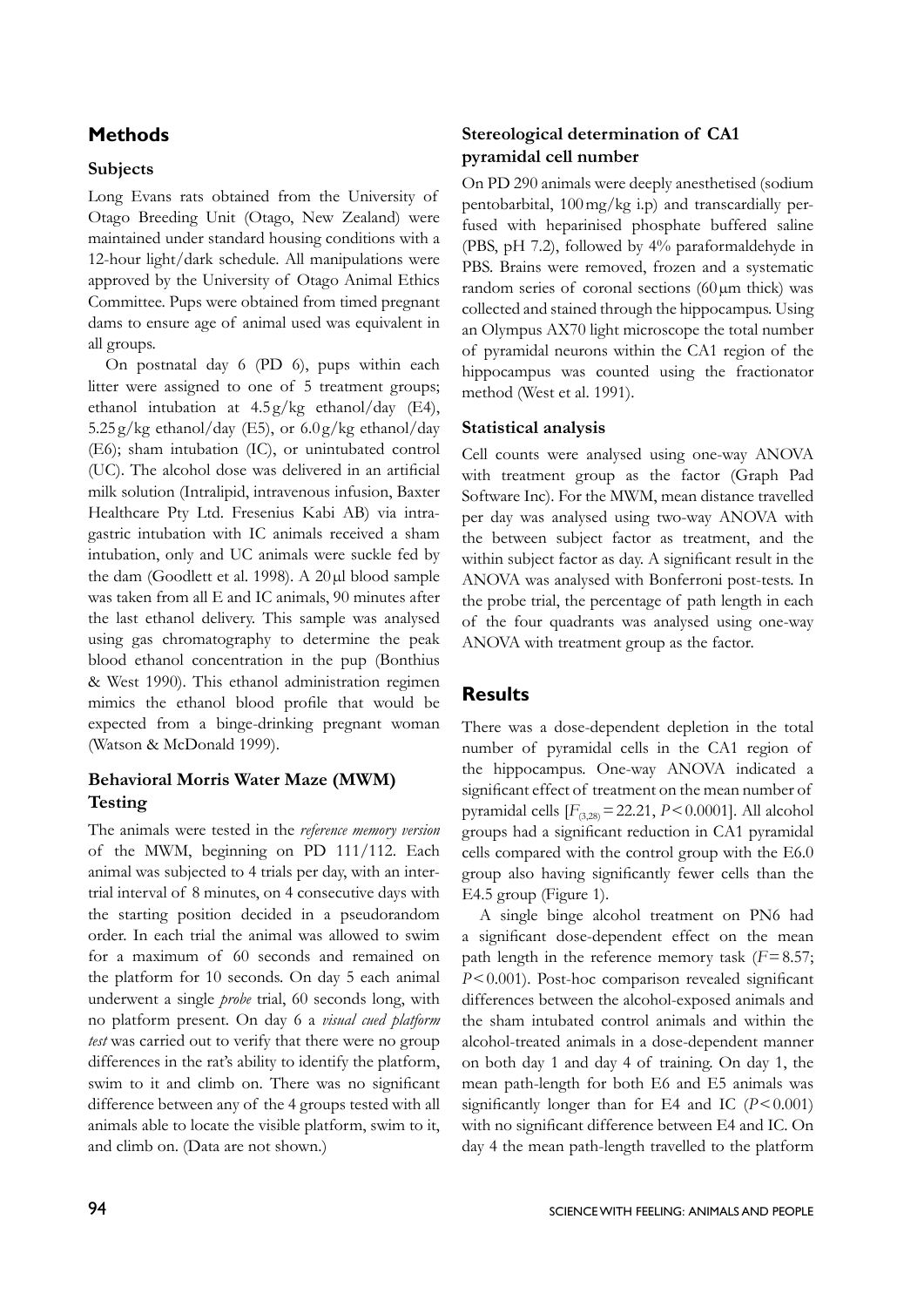

**Fig 1** Acquisition of spatial navigation in the Morris Water Maze was impaired on both training days 1 and 4 by a single binge ethanol exposure on PD 6, in a dose-dependent manner. \*\* *P*<0.001 vs. 4.5g/kg (E4) and IC; §§ *P*<0.001 vs. 5.25 g/kg (E5), 4.5 g/kg (E4) and IC; \* *P*<0.05.

by E6 was significantly longer than for E5, E4 and IC  $(P<0.001)$ . The mean path-length travelled by E5 was significantly longer than that travelled by animals in groups E4 and IC 4 ( $P < 0.05$ ) (Figure 1). There was no significant effect of treatment on quadrant preference in the probe trial  $(F=0.43; P=0.733)$ . These data indicate that although the animals in the high dose alcohol group had learned the general position of the hidden platform their strategy to locate it was much less efficient than for all other groups.

#### **Discussion**

This study, using the Long Evans rat model of FAS disorder, has shown that a single binge ethanol exposure on PN6 results in a permanent deficit in the total number of pyramidal cells in the CA1 region of the hippocampus. This was accompanied by spatial learning deficits on a hippocampal-based task.

It is particularly important to note that at all alcohol doses used in this study, exposure of the developing brain only once during development resulted in significantly less CA1 pyramidal neurons than in the sham intubated control animals. This indicates that exposure, even a moderate peak blood ethanol concentration, is sufficient to induce a permanent deficit in this population of neurons if exposure occurs during a period of development where the cells are particularly vulnerable. Performance on the reference memory version of the Morris Water Maze does not mirror this cell loss exactly as the E4 alcohol-exposed animals, despite a significant deficit of CA1 cells, do not show a reduced performance on this spatial learning task. However, animals exposed to the two higher ethanol doses showing deficits on training day 1 and despite some improvement in performance, still showed a significant performance deficit at the end of training on day 4. It appears that there is a minimum number of neurons required to carry out the task at normal performance levels and when cell number drops below this, although learning does occur, as evidenced by both day 4 reference memory data and the probe trial data, performance is impaired.

Performance on the probe trial is used as a measure to indicate whether spatial learning has occurred and on this measure there was no impact of alcohol exposure. Although alcohol-exposed animals could perform the task, the data from the training trials indicate that the efficiency of alcohol-exposed animals to carry off the task is significantly less than for animals with no developmental alcohol exposure. Future studies will investigate whether additional days of training improve task performance in the alcoholexposed animals.

These data have implications for understanding the effects of intermittent drinking at moderate levels during pregnancy. There is no reason to believe that CA1 pyramidal cells in the developing human brain will behave differently to rat CA1 pyramidal cells when exposed to ethanol at the equivalent stage of development, an idea supported by studies using a sheep model of FAS disorder (Ramadoss et al. 2007). Thus a single binge drinking session by a pregnant woman could result in a significant loss of neurons in the hippocampus of the offspring that may impact on their ability to perform learning and memory tasks. This is an important finding because when exposure to ethanol occurs during mid or late gestation, the facial dysmorphology characteristic of FAS does not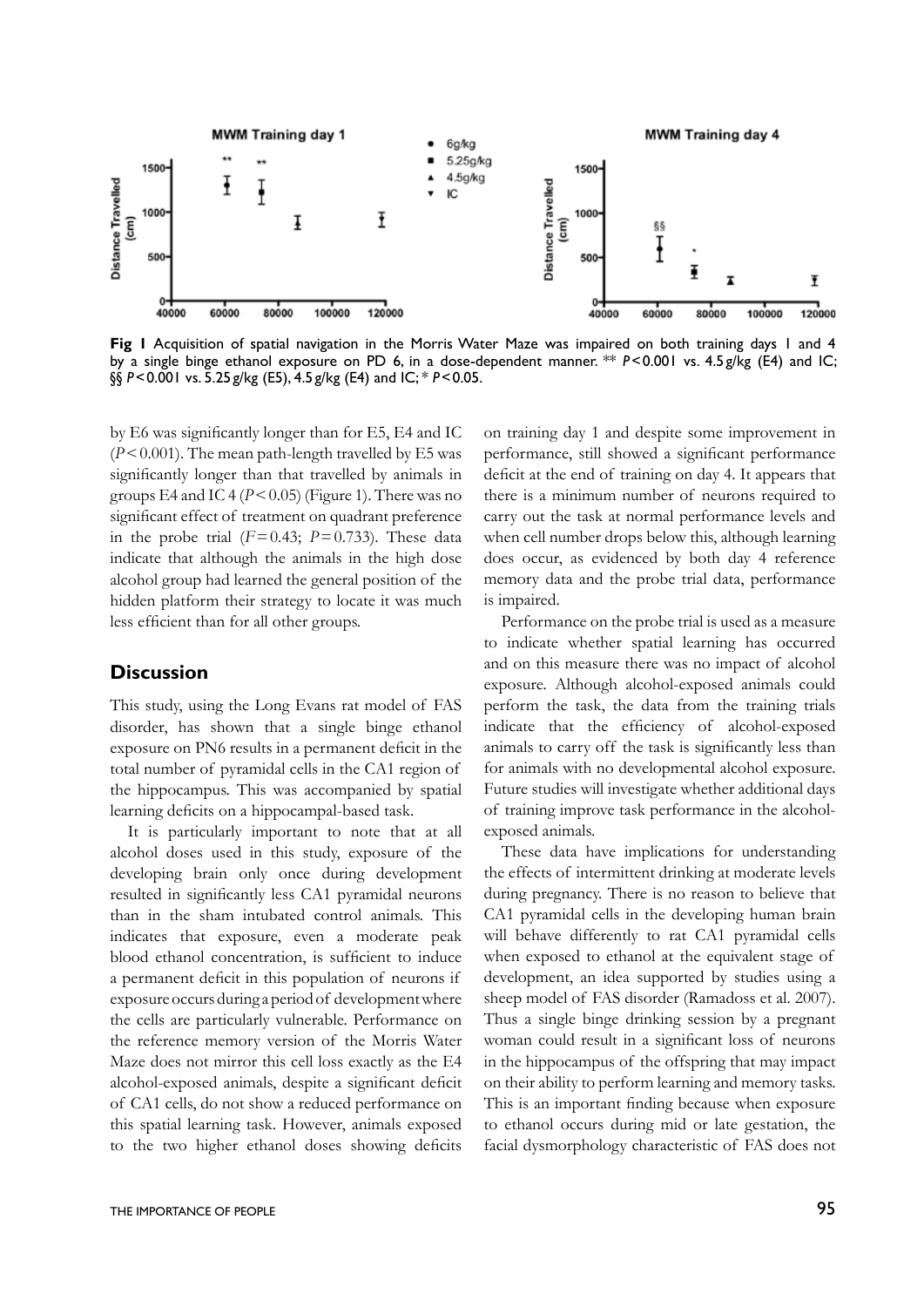occur and exposure of the fetus to alcohol, especially if it has been infrequent may not be known. Thus any learning deficits may not be considered to have a neurological substrate. It is also important to note that when damage occurs to the hippocampus during development it is able to compensate and learning and memory deficits are less than would be anticipated. The mechanisms underlying this compensation will be a focus of future studies as they may provide insights into how brain recovery can be enhanced. It is also important to note that the Morris Water Maze, although very specific for testing hippocampal based deficits, is a relatively simple task, and ongoing studies, using more demanding tasks, will be used to investigate the effects of a single binge ethanol exposure on brain development.

## **References**

- Abel, E. L. 1995: An Update on Incidence of FAS: FAS is not an Equal Opportunity Birth Defect. *Neurotoxicology and Teratology 17*: 437-443.
- Bonthius, D. J.; West, J. R. 1990: Alcohol-induced neuronal loss in developing rats: increased brain damage with binge exposure. *Alcoholism: Clinical & Experimental Research 14*: 107-118.
- Cudd, T. 2008: Animal models for studying fetal alcohol syndrome, alcohol-related birth defects, and alcoholrelated neurodevelopmental disorder. *In* Conn, P. M. *ed*., Sourcebook of Models for Biomedical Research*.*  Humana Press Inc., Totowa, NJ.
- Driscoll, C. D.; Streissguth, A. P.; Riley, E. P. 1990: Prenatal alcohol exposure: Comparability of effects in humans and animal models. *Neurotoxicology and Teratology 12*: 231-237.
- Goodlett, C. R.; Pearlman, A. D.; Lundahl, K. R. 1998: Binge neonatal alcohol intubations induce dosedependent loss of Purkinje cells. *Neurotoxicology & Teratology 20*: 285-292.
- Goodlett, C. R.; Thomas, J. D.; West, J. R. 1991: Longterm deficits in cerebellar growth and rotarod performance of rats following "binge-like" alcohol exposure during the neonatal brain growth spurt. *Neurotoxicology & Teratology 13*: 69-74.
- Jones, K. L.; Smith, D. W. 1973: Recognition of the fetal alcohol syndrome in early infancy. *Lancet 2*: 999-1001.
- Jones, K. L.; Smith, D. W.; Ulleland, C. N.; Streissguth, A. P. 1973: Pattern of malformation in offspring of chronic alcoholic mothers. *Lancet 1*: 1267-1271.
- Kelly, S. J.; Leggett, D. C.; Cronise, K. 2009: Sexually dimorphic effects of alcohol exposure during development on the processing of social cues. *Alcohol and Alcoholism 44*: 555-560.
- Mattson, S. N.; Riley, E. P. 1998: A review of the neurobehavioral deficits in children with fetal alcohol syndrome or prenatal exposure to alcohol. *Alcoholism: Clinical & Experimental Research 22*: 279-294.
- Mattson, S. N.; Riley, E. P.; Gramling, L.; Delis, D. C.; Jones, K. L. 1998: Neuropsychological comparison of alcohol-exposed children with or without physical features of fetal alcohol syndrome. *Neuropsychology 12*: 146-153.
- Mattson, S. N.; Schoenfeld, A. M.; Riley, E. P. 2001: Teratogenic effects of alcohol on brain and behavior. *Alcohol Research*  $\mathcal{Q}$ *<sup>\*</sup>* Health: the Journal of the *National Institute on Alcohol Abuse & Alcoholism 25*: 185-192.
- May, P. A.; Gossage, J. P.; Kalberg, W. O.; Robinson, L. K.; Buckley, D.; Manning, M.; Hoyme, H. E. 2009: Prevalence and epidemiologic characteristics of FASD from various research methods with an emphasis on recent In-School studies. *Developmental Disabilities Research Reviews 15*: 176-192.
- Ramadoss, J.; Lunde, E. R.; Chen, W.-J. A.; West, J. R.; Cudd, T. A. 2007: Temporal vulnerablility of fetal cerebellar Purkinje cells to chronic binge alcohol exposure: Ovine model. *Alcoholism: Clinical & Experimental Research 31*: 1738-1745.
- Roebuck, T. M.; Mattson, S. N.; Riley, E. P. 1998: A review of the neuroanatomical findings in children with fetal alcohol syndrome or prenatal exposure to alcohol. *Alcoholism: Clinical & Experimental Research 22*: 339-344.
- Sulik, K. K.; Johnston, M. C. 1983: Sequence of developmental alterations following acute ethanol exposure in mice: craniofacial features of the fetal alcohol syndrome. *American Journal of Anatomy 166*: 257-269.
- Sulik, K. K.; Johnston, M. C.; Webb, M. A. 1981: Fetal alcohol syndrome: Embryogenesis in a mouse model. *Science 214*: 936-938.
- Thomas, J. D.; Fleming, S. L.; Riley, E. P. 2001: MK-801 can exacerbate or attenuate behavioral alterations associated with neonatal alcohol exposure in the rat, depending on the timing of administration. *Alcoholism: Clinical & Experimental Research 25*: 764-773.
- Thomas, J. D.; Garcia, G. G.; Dominguez, H. D.; Riley, E. P. 2004: Administration of eliprodil during ethanol withdrawal in the neonatal rat attenuates ethanol-induced learning deficits. *Psychopharmacology 175*: 189-195.
- Thomas, J. D.; Wasserman, E. A.; West, J. R.; Goodlett, C. R. 1996: Behavioral deficits induced by bingelike exposure to alcohol in neonatal rats: importance of developmental timing and number of episodes. *Developmental Psychobiology 29*: 433-452.
- Watson. P.; McDonald, B. 1999: Nutrition During Pregnancy: Report to the Ministry of Health, Massey University, Albany Campus.